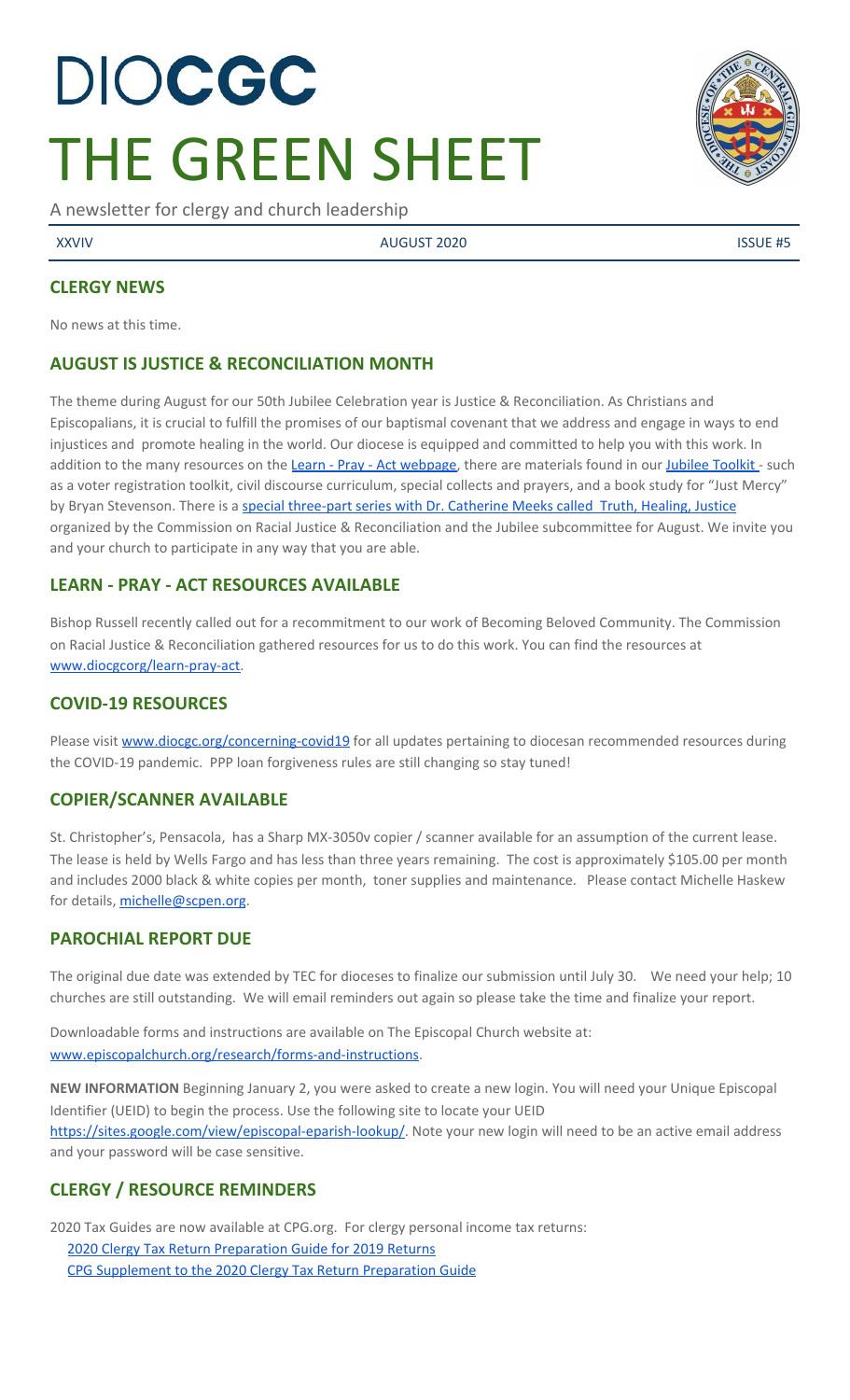## **2020 LOGIN CREDENTIALS FOR TENS STEWARDSHIP MATERIALS**

We are a diocesan member of [T](http://r20.rs6.net/tn.jsp?f=0012pqt_t4bfTKnRF8Xmufb-M4Ry8JkNpVzuf-DfMr466n2fJlrEabEgWXavWDn2Hx3i5ph5cMsQu0KkvBM2IIao7IcazXgBLtGdZrXLuo4poO7i2eq_EiuExGDSC-wd1a3AjKcDRDPj18=&c=9_JBIUfw9Y9WIzA02dVBmW_Dc5eF3SbOEA5-vLB-MbLj0nQWfaMvNg==&ch=bNQQUmRhILUjCbu1RkHCQ0rqqsD1-RBYprcIQ3NuhLlaKPcsXS1TyQ==)ENS, The Episcopal Network for [Stewardship](http://r20.rs6.net/tn.jsp?f=0012pqt_t4bfTKnRF8Xmufb-M4Ry8JkNpVzuf-DfMr466n2fJlrEabEgWXavWDn2Hx3i5ph5cMsQu0KkvBM2IIao7IcazXgBLtGdZrXLuo4poO7i2eq_EiuExGDSC-wd1a3AjKcDRDPj18=&c=9_JBIUfw9Y9WIzA02dVBmW_Dc5eF3SbOEA5-vLB-MbLj0nQWfaMvNg==&ch=bNQQUmRhILUjCbu1RkHCQ0rqqsD1-RBYprcIQ3NuhLlaKPcsXS1TyQ==). With our membership comes the ability for all of our churches to use the materials advertised by TENS. They include all the printable materials and resources for an eight week giving campaign. This year's materials combined with the ZOOM workshops in July and August will help you and your congregation navigate these new times, using technical and pastoral best practices. Please download the tools through the members portal and invite your stewardship teams to sign up for workshops.

The login credentials change each year for members. Website: <https://www.tens.org/resources/member-resources/> Please note the login credentials for 2019: **Username:** 1PETER **Password:** FOUR:10

#### **CONGREGATIONAL RESOURCE REMINDER**

Thank you to each congregation's work to participate in the Episcopal Diocese of the Central Gulf Coast's Congregational Vitality Survey! With almost all our congregations using the same assessment tool we will have a snapshot of the diocese as a whole around seven aspects of vitality which will assist us all in determining diocesan priorities for the future: discipleship, mission engagement, evangelism, leadership, worship, belonging, and health.

Here is a link to all the resources available through this survey: [http://www.uscongregations.org/.](http://www.uscongregations.org/) For more information, please contact The Rev. Kammy Young at [kammy@diocgc.org](mailto:kammy@diocgc.org).

#### **INSURANCE UPDATES / INFORMATION**

- There will be a one-time "Open Enrollment" period later in the year (est. July 2020) for eligible employees that may wish to add a short-term and/or long-term disability benefit (without medical underwriting). We will share this information when CPG makes it available.
- Please visit our website for additional insurance info: <https://www.diocgc.org/congregational-resources>
	- Risk Management & Insurance Basics for Religious Organizations [\(recommended\)](https://2f23db9c-81c0-437f-88c1-0d3b99fdb03d.filesusr.com/ugd/ca270f_0fc945a39bad470191c4075c97602c08.pdf)
		- Safety and Insurance Handbook for Churches [\(recommended\)](https://2f23db9c-81c0-437f-88c1-0d3b99fdb03d.filesusr.com/ugd/4525a9_6b89020a60b040f49e2f7feb44b56873.pdf)

#### **CONGREGATIONS IN TRANSITION (as of 8/1/2020)**

| Destin, St. Andrew's                                               | Receiving names                              |
|--------------------------------------------------------------------|----------------------------------------------|
| Foley, St. Paul's                                                  | Interim in place and profile being developed |
| Lillian, Advent                                                    | Rector called and in place                   |
| Milton, St. Mary's                                                 | Interim in place                             |
| Mobile, Trinity                                                    | Receiving names                              |
| Panama City Beach, Episcopal Churches of (Grace and St.<br>Thomas) | Receiving names                              |
| St. Luke's, Marianna                                               | Now vacant                                   |
| St. Mark's, Troy                                                   | Now vacant                                   |
| St. James, Port St. Joe                                            | Now vacant                                   |

For information, please contact:

The Rev. Massey Gentry, Canon to the Ordinary, at [mgfairhope@gmail.com](mailto:mgfairhope@gmail.com) or (251) 459-4169. **Please do not contact the openings directly.**

#### **SAFEGUARDING TRAINING (ONLINE)**

Our ministries to children and youth are a vital part of the mission of our church; training in the prevention, detection, and reporting of sexual abuse helps us to provide a safe environment. Safeguarding is primarily about *abuse prevention training* and is **mandatory** for those working with and around children and youth. Anyone can take these online modules at any time and at your own pace. Enrolling is simple; just follow the few steps in our short guideline document available on the diocesan website: [https://docs.wixstatic.com/ugd/ca270f\\_efa8f4dca14f48a3ada58d6efc090309.pdf](https://docs.wixstatic.com/ugd/ca270f_efa8f4dca14f48a3ada58d6efc090309.pdf)

#### **JOB POSTINGS**

No job postings at this time.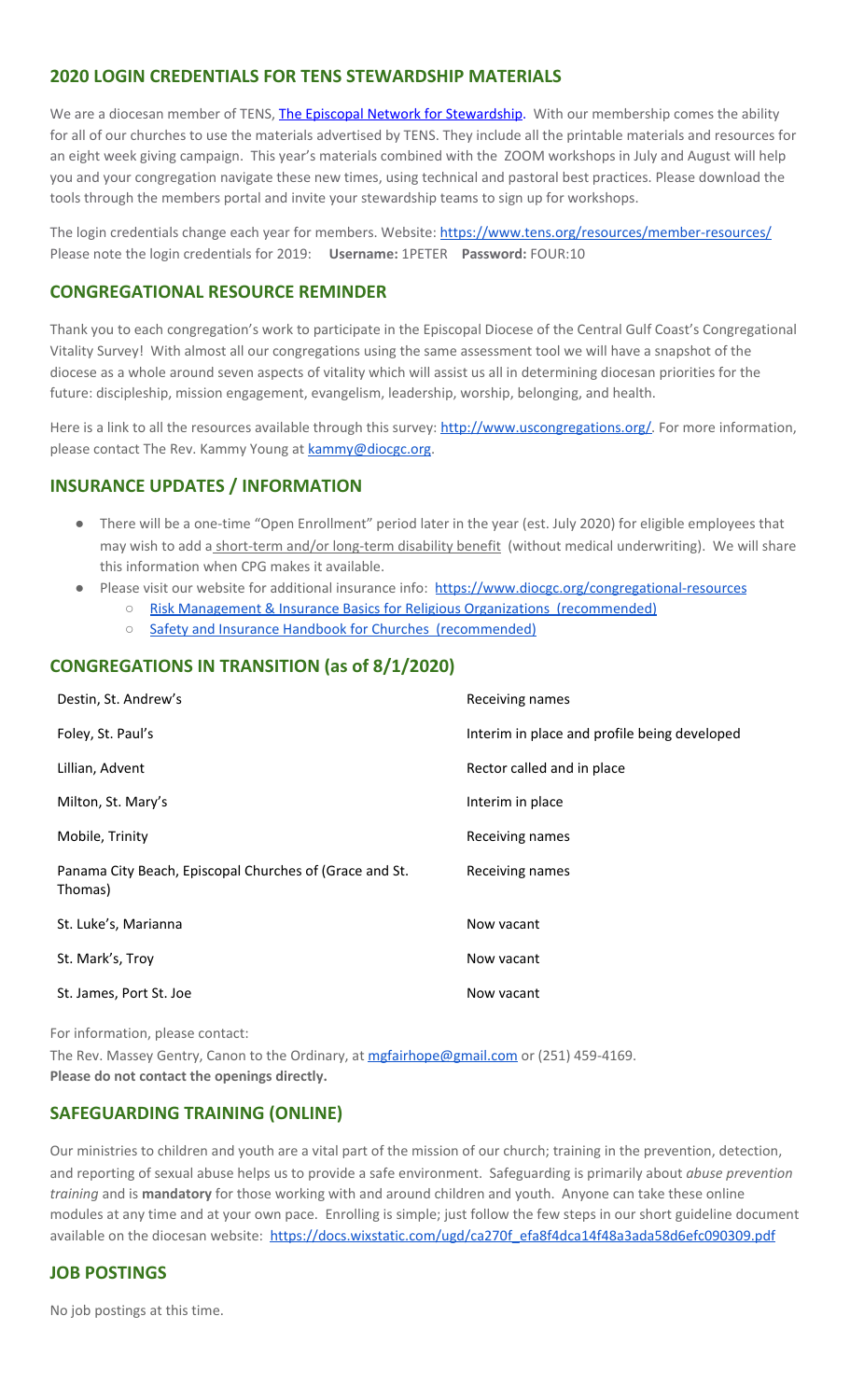## **FACEBOOK GROUP FOR CHURCH COMMUNICATORS**

Jenn Johnson, diocesan missioner for communications, moderates a closed Facebook Group for anyone who is involved in church communications within our diocese. It is a way to share ideas and resources, or pose questions and concerns. To join, contact Jenn at [jenn@diocgc.org.](mailto:jenn@diocgc.org)

## **COMMUNICATIONS QUICK LINKS**

Submit an article for [publication](http://www.emailmeform.com/builder/form/XqOP984Ae60c8m6ynr) Submit a [church/community](http://www.emailmeform.com/builder/form/eOM4Bb6VTb78y20Wrapf8) event Submit a job [posting](https://www.emailmeform.com/builder/form/0cZqC653GdH24p01aWQDfUh)

## **CYCLES OF PRAYER FOR DIOCESE AND PRISON MINISTRY**

Congregations are asked to include both our Diocesan Cycle of Prayer and our Prison Ministry Cycle of Prayer in their Prayers of the People, newsletters and/or bulletins. Both are available at [www.diocgc.org/cycle-of-prayer.](http://www.diocgc.org/cycle-of-prayer)

### **BOOKMARK THE DIOCESAN CALENDAR**

Stay up-to-date on diocesan events by bookmarking our calendar: [https://www.diocgc.org/calendar-of-events.](https://www.diocgc.org/calendar-of-events)

#### **UPCOMING DIOCESAN EVENTS** (times listed are Central Standard Time)

| <b>WHAT</b>                                                            | <b>WHEN</b>    | <b>WHERE</b>                                                                        |
|------------------------------------------------------------------------|----------------|-------------------------------------------------------------------------------------|
| Implicit Bias Workshop for Clergy and Vestries                         | Aug 4-5        | Online, visit<br>https://www.diocgc.org/post/implici<br>t-bias-interactive-workshop |
| Truth, Healing, Justice: Three-part Series with Dr.<br>Catherine Meeks | Aug 12, 19, 26 | Online, visit<br>www.diocgc.org/post/truth-healing-j<br>ustice                      |

#### **BISHOP RUSSELL'S SCHEDULE**

| <b>WHAT</b>                                  | <b>WHEN</b>   | <b>WHERE</b>             |
|----------------------------------------------|---------------|--------------------------|
| Discipleship & Implicit Bias workshop        | Aug 4-5       | <b>ZOOM</b>              |
| Visitation                                   | Aug 9 am      | Holy Spirit, Gulf Shores |
| Visitation                                   | Aug 9 pm      | St. James, Fairhope      |
| <b>General Convention Task Force meeting</b> | <b>Aug 13</b> | <b>ZOOM</b>              |
| Visitation                                   | <b>Aug 16</b> | St. Mary's, Andalusia    |
| Visitation                                   | Aug 23        | St. Thomas, Greenville   |
| Visitation                                   | Aug 30        | Epiphany, Enterprise     |